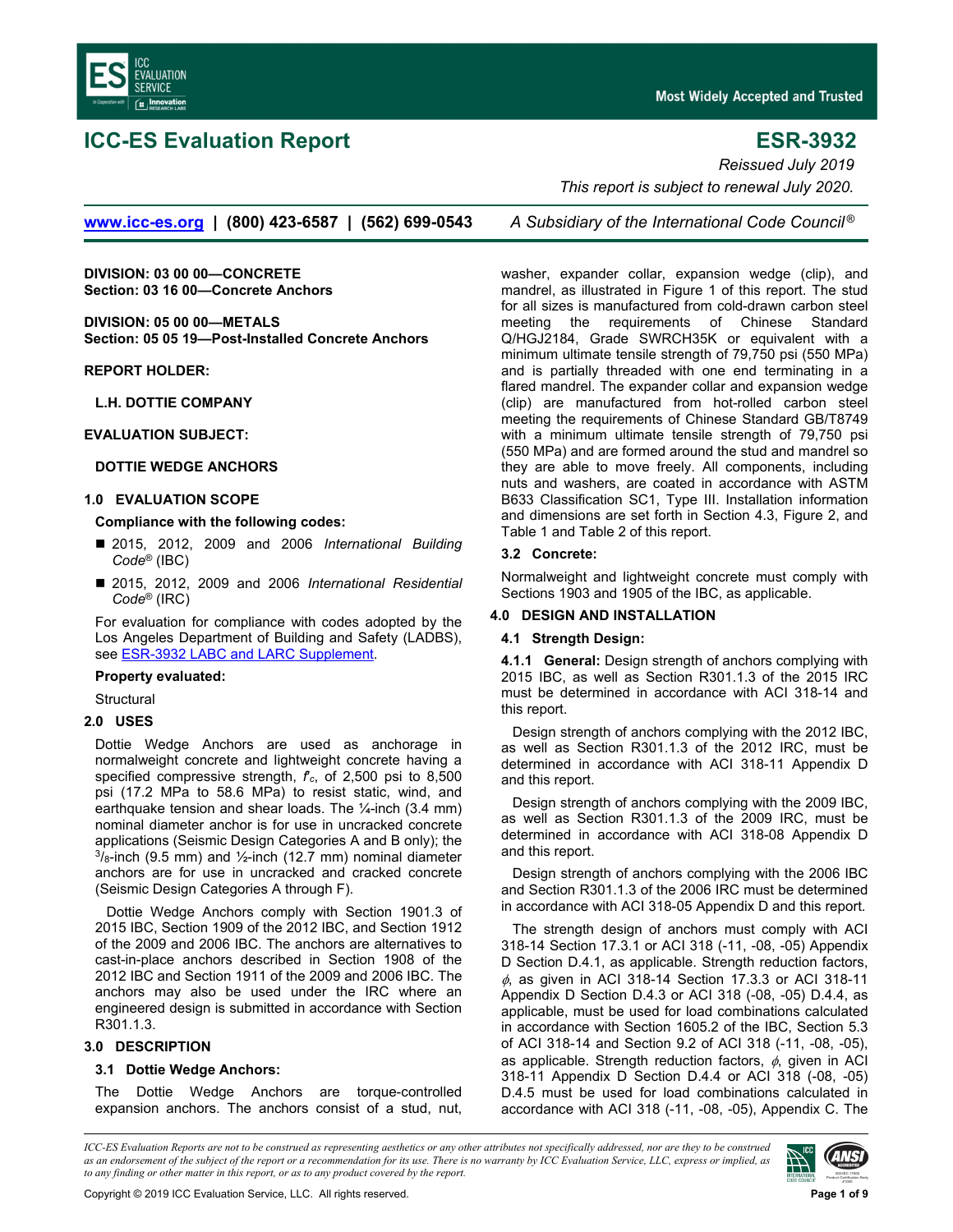value of *f*′*c*, used in calculations must be limited to a maximum of 8,000 psi (55.2 MPa), in accordance with ACI 318-14 Section 17.2.7 or ACI 318-11 Appendix D Section D.3.7, as applicable.

**4.1.2 Requirements for Static Steel Strength in Tension,** *Nsa***:** The nominal steel strength of a single anchor in tension, *Nsa,* calculated in accordance with ACI 318-14 Section 17.4.1.2 or ACI 318 (-11, -08, -05) Appendix D Section D.5.1.2, as applicable, must be calculated based on the information given in Table 1 and must be used for design. The strength reduction factor,  $\phi$ , corresponding to a ductile steel element may be used.

**4.1.3 Requirements for Static Concrete Breakout Strength in Tension, N<sub>cb</sub> or N<sub>cbg</sub>:** The nominal concrete breakout strength of a single anchor or a group of anchors in tension, *Ncb* and *Ncbg*, respectively, must be calculated in accordance with ACI 318-14 Section 17.4.2 or ACI 318 (-11, -08, -05) Appendix D Section D.5.2, as applicable, with modifications as described in this section. The basic concrete breakout strength in tension, N<sub>b</sub>, must be calculated in accordance with ACI 318-14 Section 17.4.2.2 or ACI 318 (-11, -08, -05) Appendix D Section D.5.2.2, as applicable, using the values of *hef* and *kcr* as given in Table 1 of this report. The nominal concrete breakout strength in tension in regions of concrete where analysis indicates no cracking at service loads in accordance with ACI 318-14 Section 17.4.2.6 or ACI 318 (-11, -08, -05) Appendix D Section D.5.2.6, as applicable, must be calculated with the value of *kuncr* given in Table 1 of this report, and with  $\Psi_{c,N}$  = 1.0. The value of  $f_c$  used in the calculations must be limited to 8,000 psi (55.2 MPa), in accordance with ACI 318-14 Section 17.2.7 or ACI 318-11 D.3.7, as applicable.

**4.1.4 Requirements for Pullout Strength in Tension,**  *Npn***:** The nominal pullout strength of a single anchor in tension in accordance with ACI 318-14 Section 17.4.3 or ACI 318 (-11, -08, -05) Appendix D Section D.5.3, as applicable, in cracked and uncracked concrete, *Np,cr and Np,uncr* respectively, is given in Table 1. In lieu of ACI 318-14 Section 17.4.3.6 or ACI 318 (-11, -08, -05) Appendix D Section D.5.3.6, as applicable, *ψc.P* = 1.0 for all design cases. In accordance with ACI 318-14 Section 17.4.3 or ACI 318 (-11, -08, -05) Appendix D Section D.5.3, as applicable, the nominal pullout strength in cracked and uncracked concrete may be calculated in accordance with the Eq-1 or Eq-2 respectively:

$$
N_{p,f'_c} = N_{p,cr} \sqrt{\frac{f'_c}{2,500}} \quad \text{(lb, psi)} \tag{Eq-1}
$$

$$
N_{p,f'_c} = N_{p,cr} \sqrt{\frac{f'_c}{17.2}} \quad (\text{N, MPa})
$$

$$
N_{p,f'_c} = N_{p,uncr} \sqrt{\frac{f'_c}{2,500}}
$$
 (lb, psi) (Eq-2)  

$$
N_{p,f'_c} = N_{p,uncr} \sqrt{\frac{f'_c}{17.2}}
$$
 (N, MPa)

Where values for *N<sub>p,cr</sub>* and *N<sub>p,uncr</sub>* are not provided in Table 1, the pullout strength in tension need not be evaluated.

**4.1.5 Requirements for Static Steel Strength in shear,**  *Vsa***:** The nominal steel strength in shear, *Vsa*, of a single anchor in accordance with ACI 318-14 Section 17.5.1.2 or ACI 318 (-11, -08, -05) Appendix D Section D.6.1.2, as applicable, is given in Table 1 of this report, and must be used in lieu of values derived by calculation from ACI 318-14 Eq. 17.5.1.2a or ACI 318-11 Eq. D-29, as

applicable. The strength reduction factor,  $\phi$ , corresponding to a ductile steel element may be used.

**4.1.6 Requirements for Static Concrete Breakout Strength in Shear,** *Vcb* **or** *Vcbg***:** The nominal concrete breakout strength of a single anchor or group of anchors in shear, *Vcb* or *Vcbg*, respectively, must be calculated in accordance with ACI 318-14 Section 17.5.2 or ACI 318 (-11, -08, -05) Appendix D Section D.6.2, as applicable with modifications as described in this section. The basic concrete breakout strength in shear, V<sub>b</sub>, must be calculated in accordance with ACI 318-14 Section 17.5.2.2 or ACI 318 (-11, -08, -05) Appendix D Section D.6.2.2, as applicable, using the values of *le* and *da* according to Table 1 of this report. The value of  $f_c$  must be limited to a maximum of 8,000 psi (55.2 MPa) in accordance with ACI 318-14 Section 17.2.7 or ACI 318-11 Appendix D Section D.3.7, as applicable.

**4.1.7 Requirements for Static Concrete Pryout Strength of Anchor in Shear,** *Vcp* **or** *Vcpg***:** The nominal concrete pryout strength of a single anchor or group of anchors, *Vcp* or *Vcpg*, respectively, must be calculated in accordance with ACI 318-14 Section 17.5.3 or ACI 318 (-11, -08, -05) Appendix D Section D.6.3, as applicable, based on the value of *kcp* provided in Table 1 and the value of *Ncb* or *Ncbg* as calculated in Section 4.1.3 of this report.

### **4.1.8 Requirements for Seismic Design:**

**4.1.8.1 General:** For load combinations including seismic, the design must be performed in accordance with ACI 318-14 Section 17.2.3 or ACI 318-11 Appendix D Section D.3.3, as applicable. Modifications to ACI 318-14 Section 17.2.3 shall be applied under Section 1905.1.8 of the 2015 IBC. For the 2012 IBC, Section 1905.1.9 shall be omitted. Modifications to ACI 318-08 and 318-05 Appendix D Section D.3.3 shall be applied under Section 1908.1.9 of the 2009 IBC, Section 1908.1.16 of the 2006 IBC, respectively.

The ¼-inch (3.4 mm) anchors are for use in uncracked concrete applications (Seismic Design Categories A and B only); the  $\frac{3}{8}$ -inch (9.5 mm) and  $\frac{1}{2}$ -inch (12.7 mm) anchors are for use in uncracked and cracked concrete (Seismic Design Categories A through F). The anchors comply with ACI 318-14 2.3 or ACI 318-11 D.1, as applicable, as ductile steel elements. The anchors must be designed in accordance with ACI 318-14 Section 17.2.3.4, 17.2.3.5, or 17.2.3.6 or ACI 318-11 Appendix D Section D.3.3.4, D.3.3.5, or D.3.3.6 or ACI 318-08 Appendix D Section D.3.3.4, D.3.3.5 or D.3.3.6, or ACI 318-05 Appendix D Section D.3.3.4 or D.3.3.5, as applicable, with the modifications noted above.

**4.1.8.2 Seismic Tension:** The nominal steel strength and concrete breakout strength in tension must be calculated in accordance with ACI 318-14 Section 17.4.1 and 17.4.2 or ACI 318-11 Appendix D Section D.5.1 and D.5.2, as applicable, as described in Sections 4.1.2 and 4.1.3 of this report. In accordance with ACI 318-14 Section 17.4.3.2 or ACI 318-11 Appendix D Section D.5.3.2, as applicable, the appropriate value for nominal pullout strength in tension for seismic loads, *Np*,*eq* described in Table 1 of this report must be used in lieu of *Np*. The values of *Np,eq* can be adjusted for concrete strength according to Section 4.1.4 Eq-1 of this report.

**4.1.8.3 Seismic Shear:** The nominal concrete breakout and concrete pryout strength in shear must be calculated in accordance with ACI 318-14 Section 17.5.2 and 17.5.3 or ACI 318-11 Appendix D Section D.6.2 and D.6.3, as applicable, as described in Sections 4.1.6 and 4.1.7 of this report. In accordance with ACI 318-14 Section 17.5.1.2 or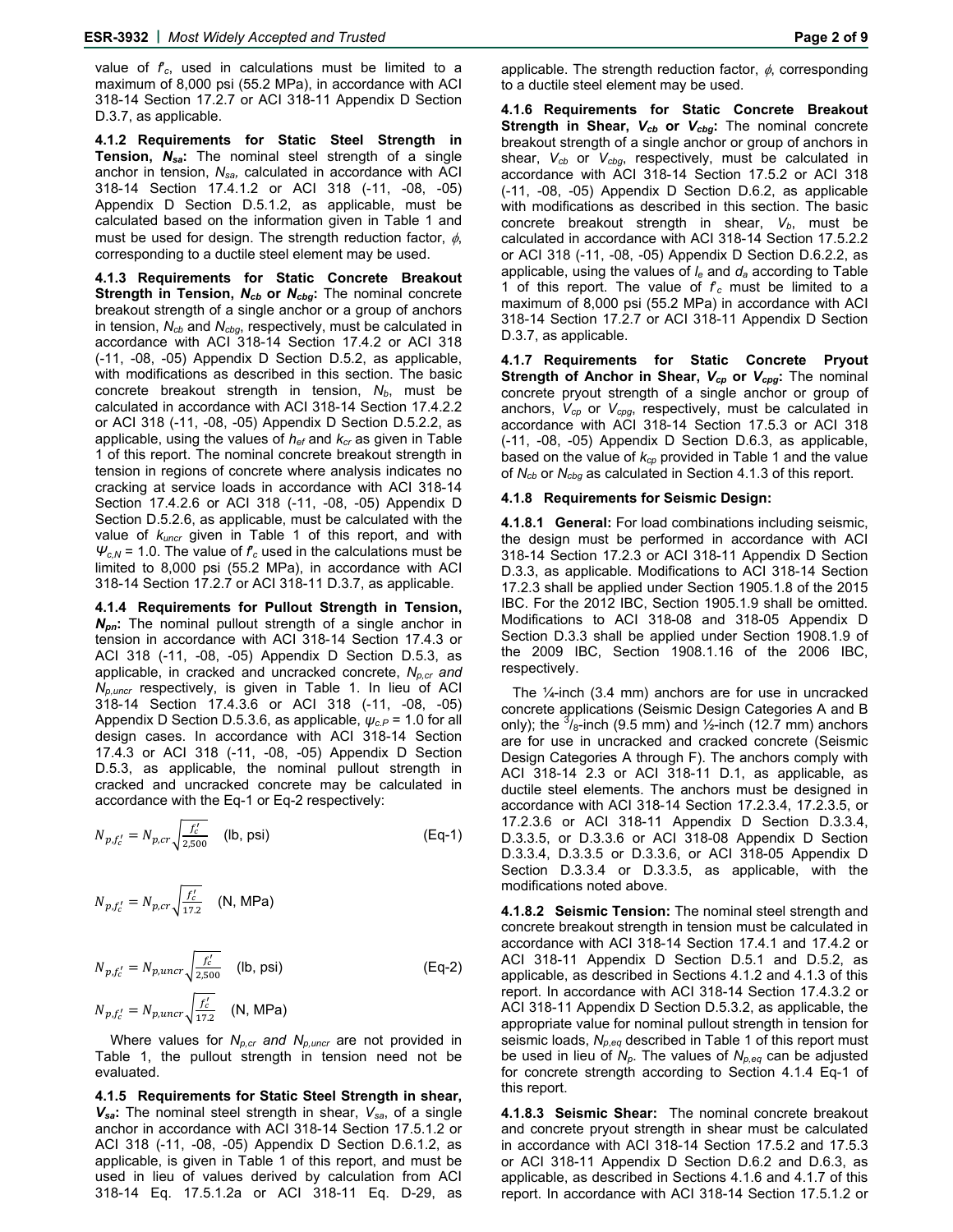ACI 318-11 Appendix D Section D.6.1.2, as applicable, the appropriate value for nominal steel strength in shear for seismic loads, *Vsa,eq* described in Table 1 of this report, must be used in lieu of *Vsa.*

**4.1.9 Requirements for Interaction of Tensile and Shear Forces:** For loadings that include combined tensile and shear forces, the design must be determined in accordance with ACI 318-14 Section 17.6 or ACI 318 (-11, -08, -05) Appendix D Section D.7, as applicable.

**4.1.10 Requirements for Critical Edge Distance:** In applications where the installed edge distance *c < cac* and supplemental reinforcement to control splitting of the concrete is not present, the concrete breakout strength for the anchors loaded in tension for uncracked concrete, calculated in accordance with ACI 318-14 Section 17.4.2 or ACI 318 (-11, -08, -05) Appendix D Section D.5.2, as applicable, must be further multiplied by the factor *ΨCP,N* as given by the following equation:

$$
\psi_{cp,N} = \frac{c}{c_{ac}}
$$

where the factor *ΨCP,N* need not be taken as less than 1.5*hef /cac*.

For all other cases, *ΨCP,N* = 1.0. In lieu of ACI 318-14 Section 17.7.6 or ACI 318-11 Appendix D Section D.8.6, as applicable, values of *cac* provided in Table 1 of this report must be used. In all cases, *c* must not be less than *cmin* described in Table 1 of this report.

**4.1.11 Requirements for Minimum Member Thickness, Minimum Anchor Spacing and Minimum Edge Distance:** In lieu of using ACI 318-14 Section 17.7.1 and 17.7.3 or ACI 318 (-11, -08, -05) Appendix D Section D.8.1 and D.8.3, as applicable, values of *smin* and *cmin* as given in Table 1 of this report must be used. In lieu of using ACI 318-14 Section 17.7.5 or ACI 318 (-11 -08, -05) Appendix D Section D.8.5, as applicable, minimum member thicknesses *hmin* as given in Table 1 of this report must be used.

**4.1.12 Lightweight Concrete:** For the use of anchors in lightweight concrete, the modification factor  $\lambda_a$  equal to

0.8λ is applied to all values of  $\sqrt{f'_c}$  affecting  $N_n$  and  $V_n$ .

For ACI 318-14 (2015 IBC), ACI 318-11 (2012 IBC) and ACI 318-08 (2009 IBC),  $\lambda$  shall be determined in accordance with the corresponding version of ACI 318.

For ACI 318-05 (2006 IBC), λ shall be taken as 0.75 for all lightweight concrete and 0.85 for sand-lightweight concrete. Linear interpolation shall be permitted if partial sand replacement is used. In addition, the pullout strengths *Np,cr*, *Np,uncr*, and *Neq* shall be multiplied by the modification factor, *λa*, as applicable.

### **4.2 Allowable Stress Design (ASD):**

**4.2.1 General:** Design values for use with allowable stress design load combinations, calculated in accordance with Section 1605.3 of the IBC, must be established in accordance with the following equations:

$$
T_{\text{allowable,ASD}} = \frac{\phi N_n}{\alpha}
$$

$$
V_{\text{allowable,ASD}} = \frac{\phi V_n}{\alpha}
$$

where:

 $T_{\text{allowable,ASD}}$  = Allowable tension load (lbf or kN)

$$
V_{\text{allowable,ASD}} = \text{Allowable shear load (lbf or kN)}
$$

- $\phi N_n$  = Lowest design strength of an anchor or anchor group in tension as determined in accordance with ACI 318-14 Chapter 17 and 2015 IBC Section 1905.1.8, ACI 318-11 Appendix D, ACI 318-08 Appendix D and 2009 IBC Section 1908.1.9, ACI 318-05 Appendix D and 2006 IBC Section 1908.1.16, and Section 4.1 of this report as applicable. (lbf or kN).
- $\phi V_n$  = Lowest design strength of an anchor or anchor group in shear as determined in accordance with ACI 318-14 Chapter 17 and 2015 IBC Section 1905.1.8, ACI 318-11 Appendix D, ACI 318-08 Appendix D and 2009 IBC Section 1908.1.9, ACI 318-05 Appendix D and 2006 IBC Section 1908.1.16, and Section 4.1 of this report as applicable. (lbf or kN).
- $\alpha$  = Conversion factor calculated as a weighted average of the load factors for the controlling load combination. In addition,  $\alpha$  must include all applicable factors to account for nonductile failure modes and required over-strength.

The requirements for member thickness, edge distance and spacing, described in this report, must apply. An example of allowable stress design values for illustrative purposes is provided in Table 3 of this report.

**4.2.2 Interaction of Tensile and Shear Forces:** The interaction must be calculated and consistent with ACI 318-14 Section 17.6 or ACI 318 (-11, -08, -05) Appendix D Section D.7, as applicable, as follows:

For shear loads *Vapplied* ≤ 0.2*Vallowable,ASD*, the full allowable load in tension must be permitted.

For tension loads  $T_{applied} \leq 0.2T_{allowable,ASD}$ , the full allowable load in shear must be permitted.

For all other cases the following equation applies:

$$
\frac{\tau_{\text{applied}}}{\tau_{\text{allowable,ASD}}} + \frac{V_{\text{applied}}}{V_{\text{allowable,ASD}}} \le 1.2
$$

### **4.3 Installation:**

Embedment, spacing, edge distance, and concrete requirements must comply with Table 1 and Figure 2.

Anchor locations must comply with this report and the plans and specifications approved by the code official. Dottie Wedge Anchors must be installed in accordance with the manufacturer's published instructions and this report (see installation instructions at the end of this report). In case of conflict, this report governs.

#### **4.4 Special Inspection:**

Periodic special inspection is required in accordance with Section 1705.1.1 and Table 1705.3 of the 2015 IBC and 2012 IBC, Section 1704.15 and Table 1704.4 of the 2009 IBC, or Section 1704.13 of the 2006 IBC, as applicable. The special inspector must make periodic inspections during anchor installation to verify anchor type, anchor dimensions, concrete type, concrete compressive strength, drill bit type, hole dimensions, hole cleaning procedure, concrete member thickness, anchor embedment, anchor spacing, edge distances, tightening torque and adherence to the manufacturer's printed installation instructions. The special inspector must be present as often as required in accordance with the "statement of special inspection."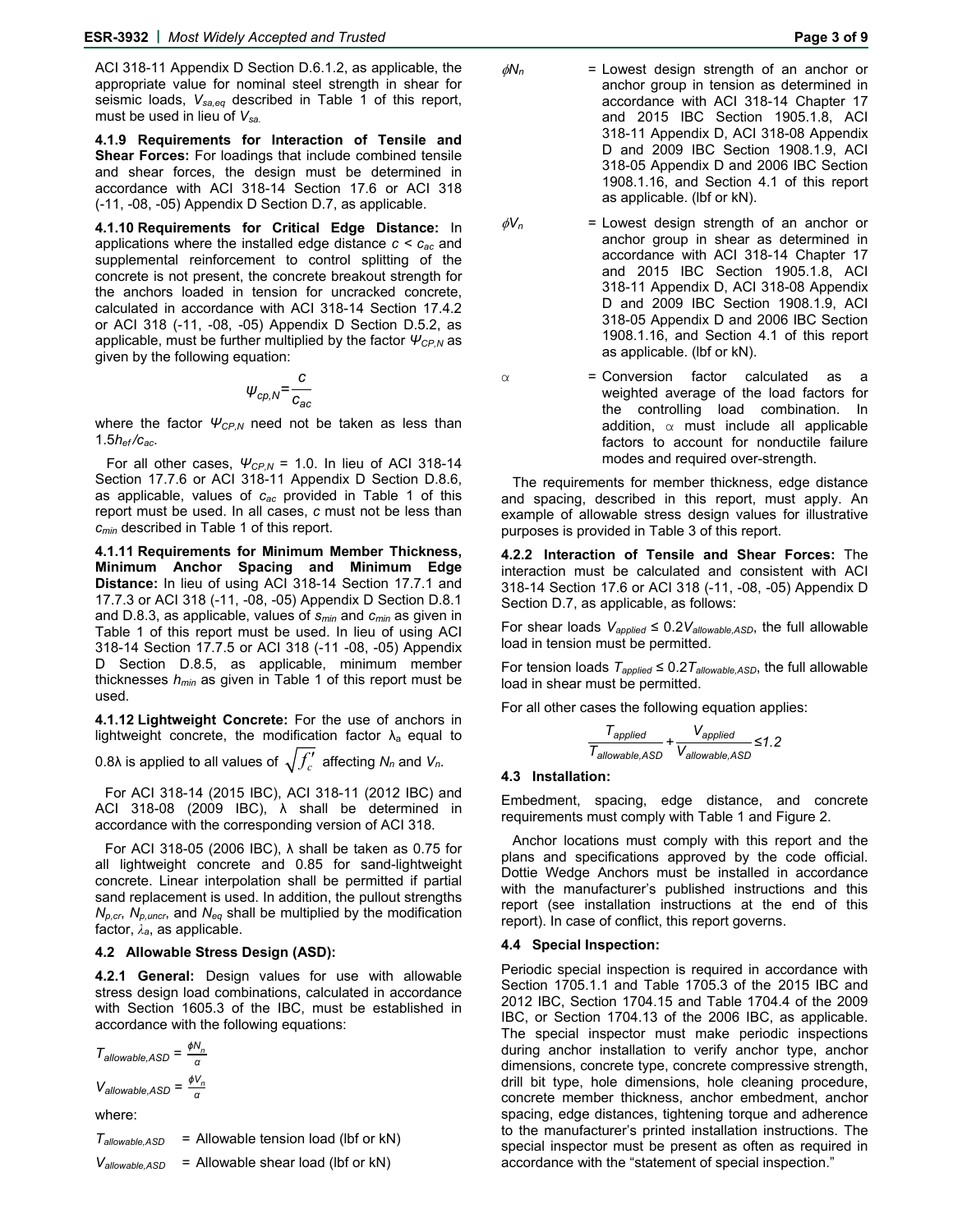# **5.0 CONDITIONS OF USE**

The Dottie Wedge Anchors described in this report comply with, or are suitable alternatives to what is specified in, those codes listed in Section 1.0 of this report, subject to the following conditions:

- **5.1** The anchors are installed in accordance with the manufacturer's published instructions and this report. In case of a conflict, this report governs.
- **5.2** The anchors are installed in normalweight concrete or lightweight concrete having a specified compressive strength  $f_c = 2,500$  psi to 8,500 psi (17.2 MPa to 58.6 MPa).
- **5.3** Anchor sizes, dimensions, minimum embedment depths, and other installation parameters are as set forth in this report.
- **5.4** The values of  $f_c$  used for calculation purposes must not exceed 8,000 psi (55.1 MPa).
- **5.5** The concrete shall have attained its minimum design strength prior to installation of the anchors.
- **5.6** Strength design values must be established in accordance with Section 4.1 of this report.
- **5.7** Allowable stress design values must be established in accordance with Section 4.2.
- **5.8** Anchor spacing(s) and edge distance(s) as well as minimum member thickness must comply with Table 1.
- **5.9** Prior to installation, calculations and details demonstrating compliance with this report must be submitted to the code official. The calculations and details must be prepared by a registered design professional where required by the statutes of the jurisdiction in which the project is to be constructed.
- **5.10** Since an ICC-ES acceptance criteria for evaluating data to determine the performance of anchors subjected to fatigue or shock loading is unavailable at this time, the use of these anchors under such conditions is beyond the scope of this report.
- **5.11** The use of the 1/<sub>4</sub>-inch (3.4 mm) Dottie Wedge Anchors is limited to installation in uncracked normalweight or lightweight concrete. The  $3/8$ -inch  $(9.5 \text{ mm})$  and  $\frac{1}{2}$ -inch  $(12.7 \text{ mm})$  anchors may be installed in cracked or uncracked normalweight or lightweight concrete.
- **5.12** The ¼-inch (3.4 mm) anchors may be used to resist short-term loading due to wind or seismic forces limited to structures assigned to Seismic Design Categories A and B under the IBC, subject to the conditions of this report.
- **5.13** Where not otherwise prohibited in the code, Dottie Wedge Anchors are permitted for use with fireresistance-rated construction provided that at least one of the following conditions is fulfilled:
	- The anchors are used to resist wind forces only.
	- Anchors that support a fire-resistance-rated envelope or a fire-resistance-rated membrane are protected by approved fire-resistance-rated materials, or have been evaluated for resistance to fire exposure in accordance with recognized standards.
	- Anchors are used to support nonstructural elements.
- **5.14** Use of the anchors is limited to dry, interior locations.
- **5.15** Special inspection must be provided as set forth in Section 4.4 of this report.
- **5.16** Dottie Wedge are produced in Yuyao, China, under a quality-control program with inspections by ICC-ES.

### **6.0 EVIDENCE SUBMITTED**

Data in accordance with the ICC-ES Acceptance Criteria for Mechanical Anchors in Concrete Elements (AC193), dated October 2015; and quality-control documentation.

#### **7.0 IDENTIFICATION**

- **7.1** Anchors are packaged in containers labeled with the company logo and name (L.H. Dottie Company), product name, anchor size and length, catalog number and the evaluation report number (ESR-3932).
- **7.2** The report holder's contact information is the following:

**L.H. DOTTIE COMPANY 6131 SOUTH GARFIELD AVENUE COMMERCE, CALIFORNIA 90040 (323) 725-1000 [www.lhdottie.com](http://www.lhdottie.com/) [lane@lhdottie.com](mailto:lane@lhdottie.com)**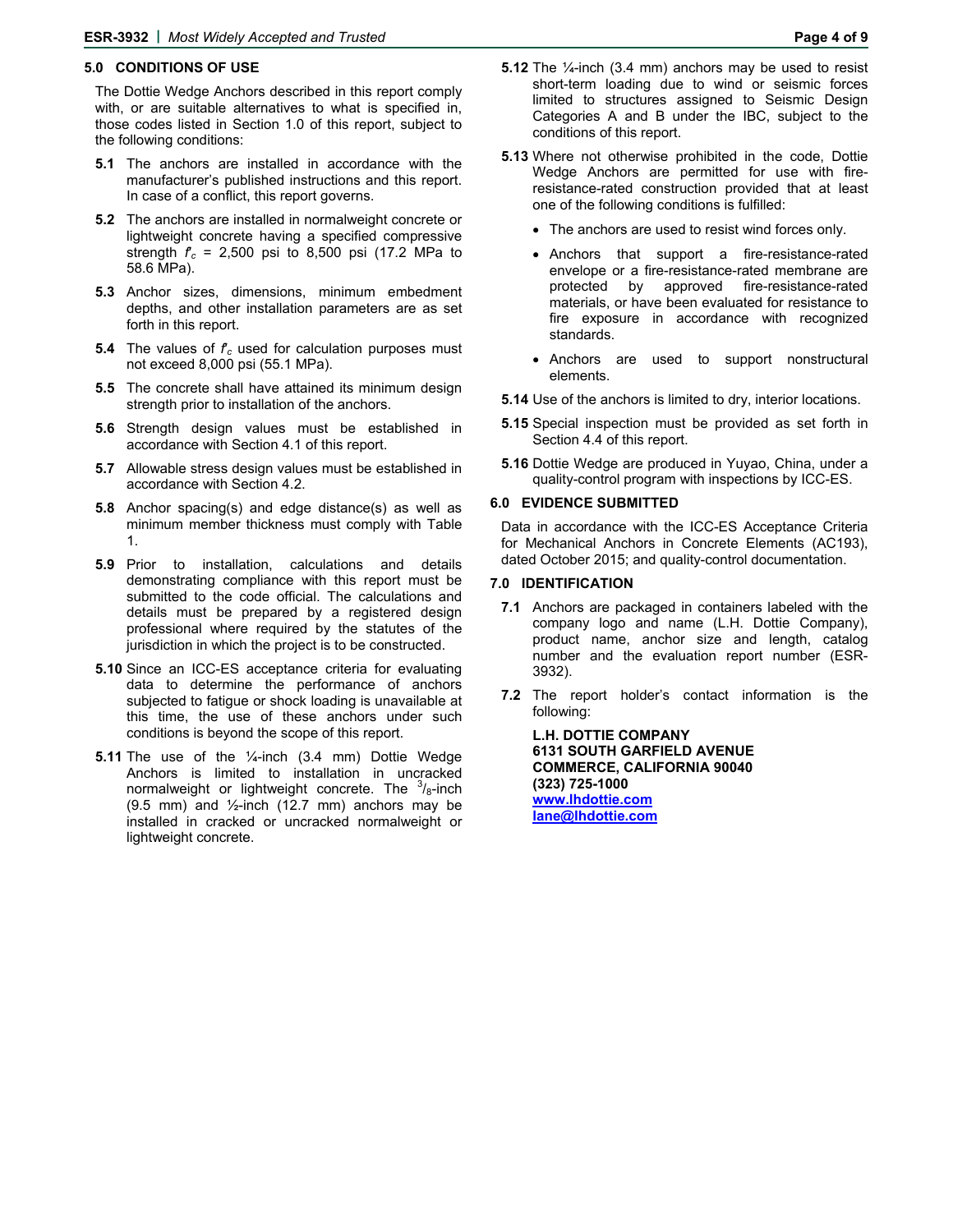



**FIGURE 1—DOTTIE WEDGE ANCHOR COMPONENTS FIGURE 2—DOTTIE WEDGE ANCHOR INSTALLATION**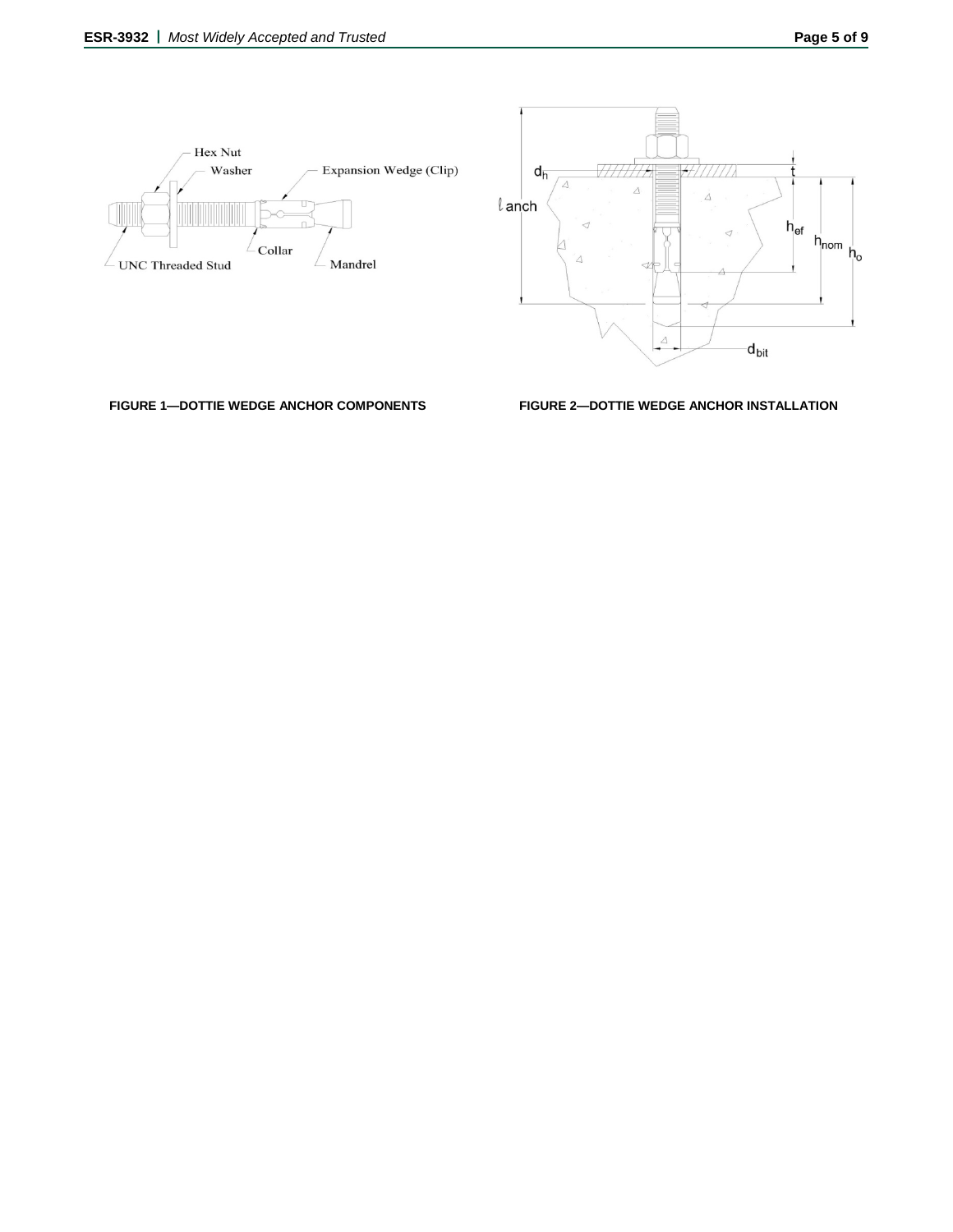|                                                                     |                                 |                          | <b>Nominal Anchor Diameter</b> |                    |               |  |  |
|---------------------------------------------------------------------|---------------------------------|--------------------------|--------------------------------|--------------------|---------------|--|--|
| <b>CHARACTERISTIC</b>                                               | <b>SYMBOL</b>                   | <b>UNITS</b>             | $1/4$ inch                     | $\frac{3}{8}$ inch | $1/2$ inch    |  |  |
|                                                                     | <b>Installation Information</b> |                          |                                |                    |               |  |  |
| Anchor diameter                                                     | $d_a(d_o)^3$                    | in.                      | $^{1}/_{4}$                    | $\frac{3}{8}$      | $\frac{1}{2}$ |  |  |
| Minimum diameter of hole clearance in fixture                       | $d_h$                           | in.                      | $^{5}/_{16}$                   | $\frac{7}{16}$     | $^{9}/_{16}$  |  |  |
| Nominal drill bit diameter                                          | $d_{bit}$                       | in.                      | $^{1}/_{4}$                    | $\frac{3}{8}$      | $\frac{1}{2}$ |  |  |
| Minimum nominal embedment depth                                     | $h_{nom}$                       | in.                      | $1^{3}/_{4}$                   | $2^{1/2}$          | $2^{1/2}$     |  |  |
| Minimum effective embedment depth                                   | $h_{\text{ef}}$                 | in.                      | $1^{1}/_{2}$                   | $2^{1}/_{4}$       | $2^{1}/_{4}$  |  |  |
| Minimum hole depth                                                  | $h_{\rm o}$                     | in.                      | 2                              | $2^{3}/_{4}$       | $2^{3}/_{4}$  |  |  |
| Installation torque                                                 | $T_{inst}$                      | ft-Ib                    | 8                              | 25                 | 35            |  |  |
| Minimum edge distance                                               | $c_{\text{min}}$                | in.                      | $1^3/4$                        | 3                  | 6             |  |  |
| Minimum spacing                                                     | $S_{min}$                       | in.                      | 3                              | 5                  | 6             |  |  |
| Minimum concrete thickness                                          | $h_{min}$                       | in.                      | 4                              | 4                  | 6             |  |  |
| Critical edge distance                                              | $C_{ac}$                        | in.                      | 3                              | 6                  | 8             |  |  |
|                                                                     | <b>Anchor Design Data</b>       |                          |                                |                    |               |  |  |
| Category number                                                     | 1, 2 or 3                       |                          | $\mathbf{1}$                   | 1                  | $\mathbf{1}$  |  |  |
| Yield strength of anchor steel                                      | $f_{ya}$                        | lb/in <sup>2</sup>       | 91,700                         | 91,200             | 88,600        |  |  |
| Ultimate strength of anchor steel                                   | $f_{uta}$                       | Ib/in <sup>2</sup>       | 103,100                        | 102,600            | 99,700        |  |  |
|                                                                     | <b>Tension</b>                  |                          |                                |                    |               |  |  |
| Effective tensile stress area (neck)                                | $A_{se,N}$                      | in <sup>2</sup>          | 0.022                          | 0.053              | 0.101         |  |  |
| Steel strength in tension                                           | $N_{sa}$                        | lb.                      | 2270                           | 5440               | 10070         |  |  |
| Reduction factor for steel failure modes <sup>5</sup>               | $\phi$                          |                          |                                | 0.75               |               |  |  |
| Effectiveness factor for concrete breakout, cracked                 | $k_{cr}$                        | $\overline{a}$           | 17<br>$\overline{\phantom{0}}$ |                    | 17            |  |  |
| Effectiveness factor for concrete breakout, uncracked               | $k_{\textit{uncr}}$             | $\overline{\phantom{0}}$ | 24                             | 24                 | 24            |  |  |
| Reduction factor for concrete breakout <sup>6</sup>                 | 0.65 (Condition B)              |                          |                                |                    |               |  |  |
| Characteristic pull-out resistance, uncracked concrete <sup>4</sup> | $N_{p,uncr}$                    | lb.                      | 1190                           | 2940               | $N/A^8$       |  |  |
| Characteristic pull-out resistance, cracked concrete                | $N_{p,cr}$                      | lb.                      |                                | 1330               | 1080          |  |  |
| Characteristic pull-out resistance, seismic loads                   | $N_{p,eq}$                      | lb.                      |                                | 1330               | 1080          |  |  |
| Reduction factor for pull-out 6                                     | $\phi$                          |                          | 0.65 (Condition B)             |                    |               |  |  |
| Axial stiffness in service load range                               | β                               | lb/in                    | 147,100                        | 36,500             | 40,300        |  |  |
|                                                                     | <b>Shear</b>                    |                          |                                |                    |               |  |  |
| Effective shear stress area (threads)                               | $A_{se,V}$                      | $in^2$                   | 0.022                          | 0.053              | 0.101         |  |  |
| Load-bearing length of anchor                                       | $\ell_{\rm e}$                  | in.                      | 11/2                           | 21/4               | 21/4          |  |  |
| Reduction factor for concrete breakout or pryout <sup>6</sup>       | $\phi$                          | $\blacksquare$           | 0.70 (Condition B)             |                    |               |  |  |
| Coefficient for pryout strength                                     | $k_{cp}$                        | ÷,                       |                                | 1.0                |               |  |  |
| Steel strength in shear, non-seismic applications <sup>7</sup>      | $V_{sa}$                        | lb.                      | 1050                           | 1830               | 3610          |  |  |
| Steel strength in shear, seismic applications <sup>7</sup>          | $V_{sa,eq}$                     | lb.                      | $\sim$                         | 1650               | 3250          |  |  |
| Reduction factor for steel failure <sup>5</sup>                     | $\phi$                          | $\overline{a}$           |                                | 0.065              |               |  |  |

# **TABLE 1—DATA FOR DOTTIE WEDGE ANCHORS FOR USE IN CONCRETE 1, <sup>2</sup>**

For **SI:** 1 in = 25.4 mm, 1 in<sup>2</sup> = 6.451×10<sup>-4</sup> m, 1 ft-lb = 1.356 Nm, 1 lb/in<sup>2</sup> = 6.895 Pa.

<sup>1</sup> The information presented in this table must be used in conjunction with the design criteria of ACI 318-14 Chapter 17 or ACI 318 Appendix D, as applicable.<br><sup>2</sup> Installation must comply with the manufacturer's published installation instructions

 $3$  The notation in parentheses is for the 2006 IBC.

<sup>4</sup> See Section 4.1.4 of this report.

5 Anchors are considered to be manufactured using ductile steel in accordance with ACI 318-14 2.3 or ACI 318-11 D.1. Strength reduction factors are for use with the load combinations of ACI 318-14 Section 5.3, ACI 318 (-11, -08, -05) Section 9.2 or IBC Section 1605.2, as applicable.<br><sup>6</sup> Condition B applies where supplementary reinforcement in conformance with ACI 05) D.4.4 is not provided, or where pull-out or pry-out strength governs. For cases where supplementary reinforcement can be verified, the strength reduction factors associated with Condition A may be used. Strength reduction factors are for use with the load combinations of ACI 318-14 Section

5.3, ACI 318-11 Section 9.2 or IBC Section 1605.2. 7 Tabulated values must be used for design since these values are lower than those calculated with ACI 318-14 Eq. (17.5.1.2b), ACI 318-11 Eq. (D-29) or ACI 318-08 and ACI 318-05 Eq. (D-20), as applicable.<br><sup>8</sup> N/A denotes that pullout resistance is not applicable and does not need to be considered<br><sup>8</sup> N/A denotes that pullout resistance is not applicable and does no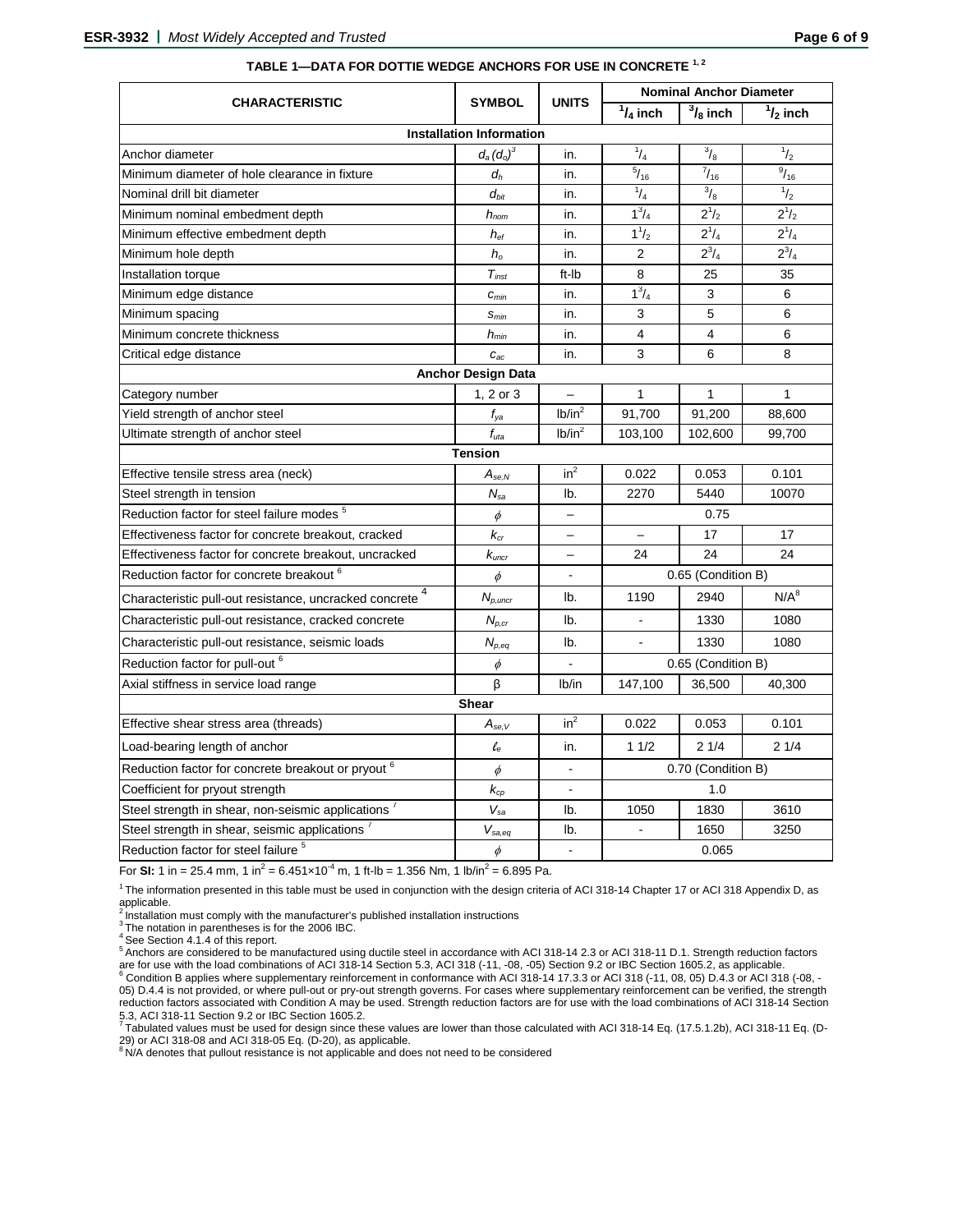| TABLE 2-DOTTIE WEDGE ANCHOR LENGTH CODE IDENTIFICATION SYSTEM |
|---------------------------------------------------------------|
|---------------------------------------------------------------|

| threaded stud head                          | Length ID marking on       | A             | в                     | ∼       | D         | E         |                                 | G            | н        |                   |           | v<br>n              |                                | M                              | N                            | Ο            | D               | Q            | R  |     |
|---------------------------------------------|----------------------------|---------------|-----------------------|---------|-----------|-----------|---------------------------------|--------------|----------|-------------------|-----------|---------------------|--------------------------------|--------------------------------|------------------------------|--------------|-----------------|--------------|----|-----|
| Overall<br>anchor                           | <b>IFrom</b>               | $\frac{1}{2}$ | ◠                     | ົ<br>12 | 3         | $3^{1/2}$ | 4                               | 4<br>12      | 5        | $5^{\circ}$<br>12 | 6         | $6^{\degree}$<br>12 |                                | $\overline{\phantom{a}}$<br>12 |                              | $8^{1}/_{2}$ | 9               | $9^{1}/_{2}$ | 10 | -44 |
| length,<br>$\ell_{\text{anch}}$<br>(inches) | Up to but not<br>including | C             | $2^{\circ}$<br>$\sim$ |         | $3^{1/2}$ |           | $4^{\frac{1}{2}}$<br>$\sqrt{2}$ | <sub>5</sub> | 5<br>1/2 | 6                 | $6^{1/2}$ |                     | $\overline{\phantom{a}}$<br>12 | 8                              | 8 <sup>1</sup><br>$\sqrt{2}$ | 9            | 9<br>$\sqrt{2}$ | 10           |    | 12  |

For **SI**: 1 inch = 25.4 mm.

# **INSTALLATION INSTRUCTIONS**

- 1. Use a rotary hammer drill in the percussion mode with the correct size carbide drill bit meeting the requirements of ANSI Standard B212-15 to drill the hole perpendicular to the concrete surface and to the required depth.
- 2. Use a hand pump, compressed air or vacuum to remove debris and dust from the drilling operation.
- 3. If installation is through a fixture, position the fixture over the hole and install the anchor through the hole in the fixture.
- Using a hammer drive the anchor into the hole insuring that it is installed to the minimum required embedment depth,  $h_{\text{nom}}$ . 4. Install the washer and nut on the projecting thread and tighten the nut to the required installation torque value, T<sub>inst</sub>, using a torque wrench.

| TABLE 3—EXAMPLE OF ALLOWABLE STRESS DESIGN VALUES FOR ILLUSTRATIVE PURPOSES $^{\boldsymbol{1},\boldsymbol{2},\boldsymbol{3},\boldsymbol{4},\boldsymbol{5},\boldsymbol{6},\boldsymbol{7},\boldsymbol{8}}$ |  |
|----------------------------------------------------------------------------------------------------------------------------------------------------------------------------------------------------------|--|
|----------------------------------------------------------------------------------------------------------------------------------------------------------------------------------------------------------|--|

| <b>Nominal Anchor</b><br>Diameter, $d_a(d_o)$ (in.) | <b>Nominal Embedment</b><br>Depth, $h_{nom}(in.)$ | <b>Effective Embedment</b><br>Depth, $h_{ef}$ (in.) | <b>Allowable Tension</b><br>Load, (lbs.) |
|-----------------------------------------------------|---------------------------------------------------|-----------------------------------------------------|------------------------------------------|
|                                                     |                                                   |                                                     | 520                                      |
|                                                     | $2^1/2$                                           |                                                     | 1290                                     |
|                                                     |                                                   |                                                     | 1780                                     |

<sup>1</sup> Single anchor with static tension only.<br><sup>2</sup> Concrete determined to remain uncracked for the life of the anchorage

 $3$  Load combinations from ACI 318-14 Section 5.3 or ACI 318 (-11, -08, 05) Section. 9.2, as applicable and strength reduction factors from ACI 318-14 17.3.3(c) or ACI 318-11 D.4.3(c) Condition B (supplementary reinforcem

<sup>4</sup> Controlling load combination 30% dead and 70% live loads, 1.2D+1.6L.<br>
<sup>5</sup> Calculation of weighted average  $\alpha$  =1.2(0.3) + 1.6(0.7) = 1.48.<br>
<sup>6</sup> Normalweight concrete with  $f_c$  = 2,500 psi.<br>  $\frac{7}{10}$  C<sub>a1</sub> = C<sub>a2</sub> ≥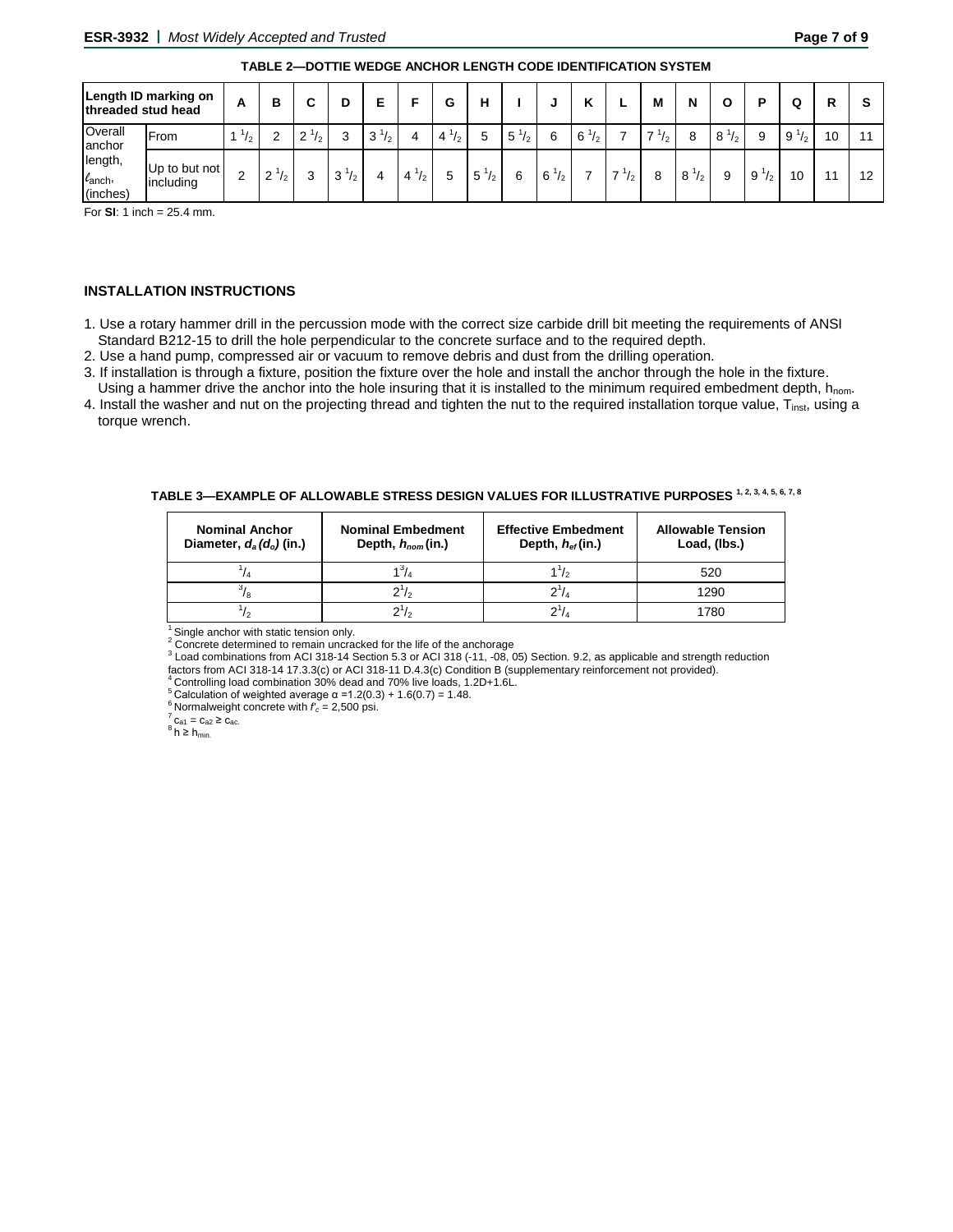<span id="page-7-0"></span>

# **ICC-ES Evaluation Report ESR-3932 LABC and LARC Supplement**

*Reissued July 2019 This report is subject to renewal July 2020.* 

**[www.icc-es.org](http://www.icc-es.org/) | (800) 423-6587 | (562) 699-0543** *A Subsidiary of the International Code Council ®*

**DIVISION: 03 00 00—CONCRETE Section: 03 16 00—Concrete Anchors** 

**DIVISION: 05 00 00—METALS Section: 05 05 19—Post-Installed Concrete Anchors** 

**REPORT HOLDER:** 

**L.H. DOTTIE COMPANY** 

**EVALUATION SUBJECT:** 

# **DOTTIE WEDGE ANCHORS**

# **1.0 REPORT PURPOSE AND SCOPE**

### **Purpose:**

The purpose of this evaluation report supplement is to indicate that Dottie Wedge Anchors, described in ICC-ES master evaluation report **ESR-3932**, have also been evaluated for compliance with the codes noted below as adopted by the Los Angeles Department of Building and Safety (LADBS).

# **Applicable code edition***s***:**

- 2017 *City of Los Angeles Building Code* (LABC)
- 2017 *City of Los Angeles Residential Code* (LARC)

# **2.0 CONCLUSIONS**

The Dottie Wedge Anchors, described in Sections 2.0 through 7.0 of the master evaluation report [ESR-3932](#page-0-0), comply with LABC Chapter 19*,* and LARC, and are subjected to the conditions of use described in this supplement.

# **3.0 CONDITIONS OF USE**

The Dottie Wedge Anchors described in this evaluation report must comply with all of the following conditions:

- All applicable sections in the master evaluation report [ESR-3932.](#page-0-0)
- The design, installation, conditions of use and identification of the anchors are in accordance with the 2015 *International Building Code*® (2015 IBC) provisions noted in the master evaluation report [ESR-3932.](#page-0-0)
- The design, installation and inspection are in accordance with additional requirements of LABC Chapters 16 and 17, as applicable.
- Under the LARC, an engineered design in accordance with LARC Section R301.1.3 must be submitted.
- The allowable and strength design values listed in the master evaluation report and tables are for the connection of the anchors to the concrete. The connection between the anchors and the connected members must be checked for capacity (which may govern).

This supplement expires concurrently with the master report, reissued July 2019.